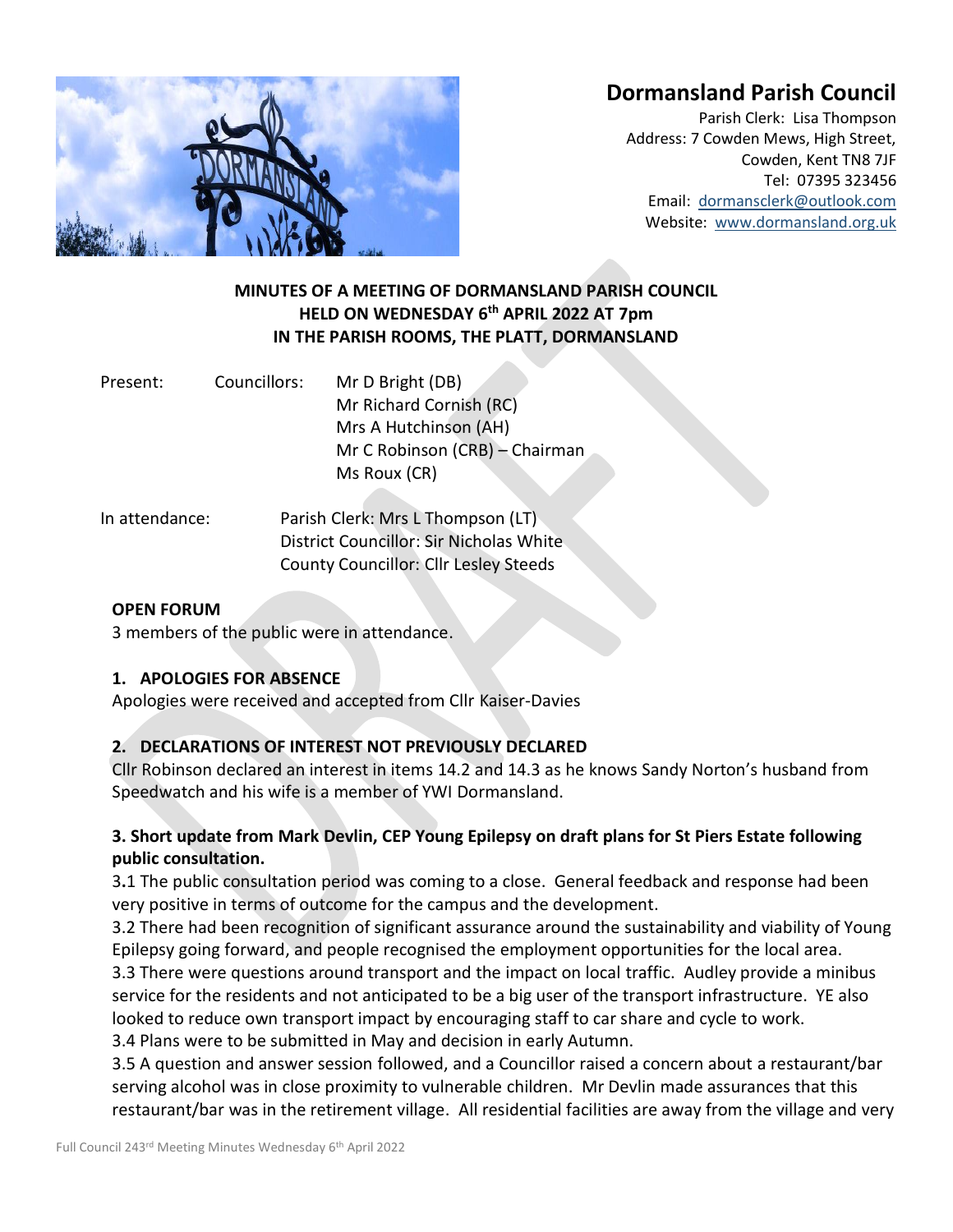secure. A councillor asked if YE had received pre-app advice from TDC and Mr Devlin advised that 3 pre-apps had been submitted but the planning department very slow to respond but overall open to development. A Councillor asked if YE would consider possibility of a footpath on the stretch of St Piers Lane to expand accessible footpath network in Dormansland, and YE confirmed interested to support but needed to think collectively with regards the cost.

# **4. MINUTES**

4.1 Members **APPROVED** the following sets of minutes, which were signed as a true and accurate record:

- a) 242<sup>nd</sup> Full Council meeting, held on 2<sup>nd</sup> March 2022
- b) Planning Committee meeting held on 23rd March 2022

4.2 Members received the following set of minutes:

a) Planning Committee held on 2<sup>nd</sup> March 2022.

# **5. TO RECEIVE REPORTS FROM COUNCILLORS**

**Cllr Bright** reported Stage 2 CIL bid for Opening Up the Countryside had been submitted. TDC will advise by 15<sup>th</sup> April if any further information required and DPC had until 3<sup>rd</sup> May to provide it. Otherwise, should hear by end of May whether or not application passed Stage 2 and moved to Stage 3.

**Dormans Road Hedge:** A complaint has been received about the hedge obstructing the pavement. Councillors **AGREED** it needed a servere cut back. To be reported to Surrey CC who have enforcement responsibility to force owner to cut hedge.

**Highways:** TDC road sweepers have cleared the winter debris away including dead weeds from November weed spraying and looked much better. Surrey CC would only do one weed spray this in June/July. The weed treatment last November was worthwhile and anticipated a need to arrange another spray treatment in October.

Potholes filled by Surrey last week on Labroke Hurst but it remained in a dreadful state along with New Farthingdale, both suffered from multiple patching.

**Trees:** Cllr Bright advised of a lost tree at the junction of New Farthingdale and Beacon Hill. The cherry tree in front of Lynne Blake's bench in the recreation ground needs a new stake. There is a dead cherry tree on the green in front of St Johns Church. All three trees had been reported to the Tree Warden on 5<sup>th</sup> April.

# **6. CLERK'S REPORT**

6.1 The Clerk attended the LGPS Pensions Meeting via zoom on 3rd March 2022.

6.2 The 2<sup>nd</sup> Interim Internal Audit was completed on  $7<sup>th</sup>$  March 2022 with Farsight Consulting and the report had been circulated to Councillors.

6.3 The Clerk attended the Surrey ALC Clerks Forum via zoom on 14<sup>th</sup> March 2022.

6.4 The Clerk attended the Year End Finance & Audit Preparation training on  $17<sup>th</sup>$  March 2022.

6.5 The Clerk had submitted the VAT reclaim for 2021/22 to HMRC.

6.6 The Clerk had submitted the Surrey Pension Fund year end accounts before the 30 April 2022 deadline.

6.7 The Clerk had submitted the Full Payment Submission (PAYE) required at the end of the tax year.

6.8 The Clerk had made progress with the preparations for the Year End Accounts and had completed the Summary of Receipts and Payments.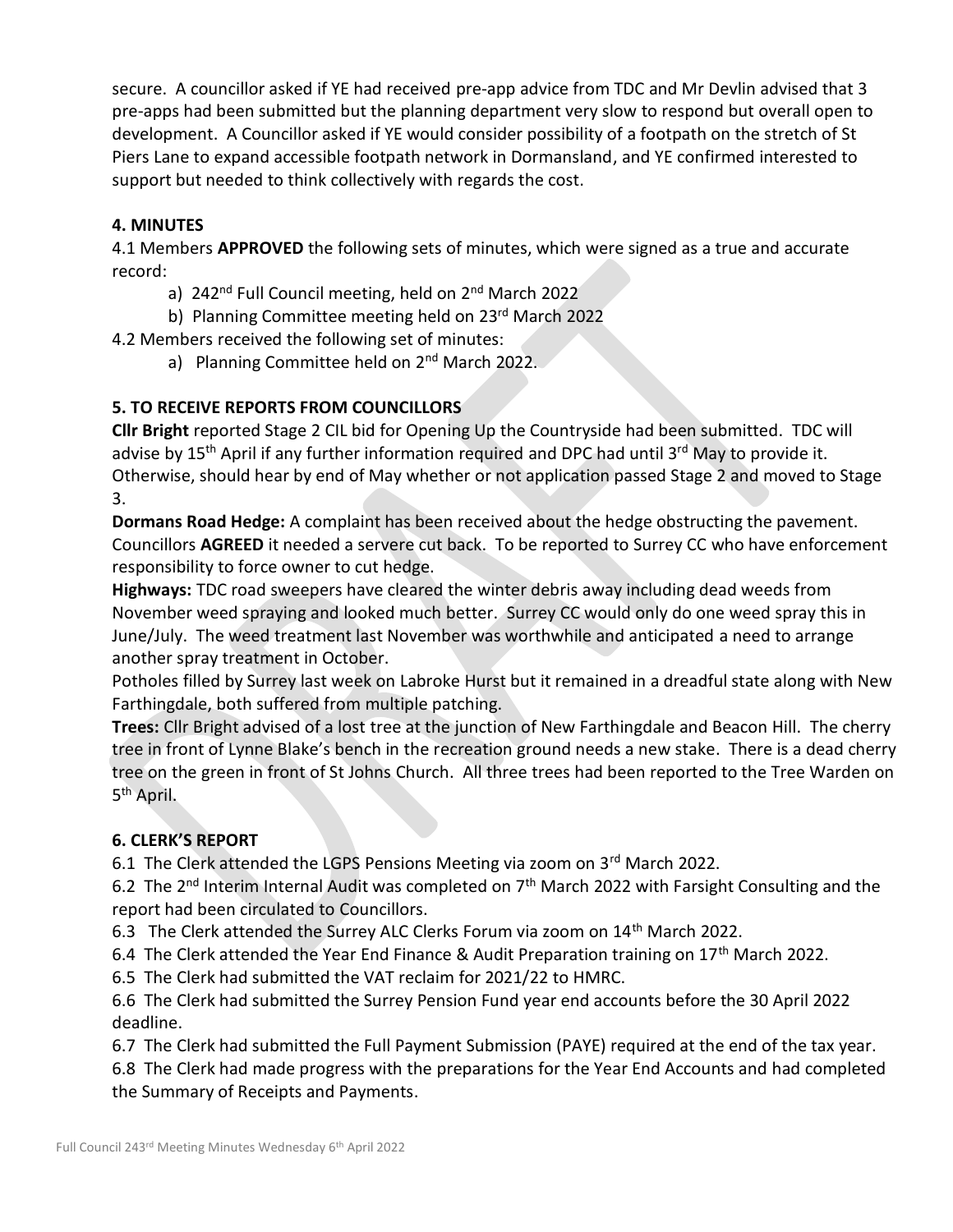6.9 The Clerk had followed up and spoken to the Council's Neighbourhood Plan liaison officer with regards setting up a meeting with the Councillors to discuss DPC's NP. The liaison officer suggested having an initial meeting with just the Councillors.

6.10 The Clerk was asked to contact TDC to ask whether the village can use the recreation ground for a picnic on Sunday, 5<sup>th</sup> June as part of the Platinum Jubilee celebrations. The picnic was not being organised by DPC, instead the villagers are being encouraged to come together and have a picnic on the recreation ground between 12 noon and 4pm. The Clerk has asked for and is awaiting confirmation on whether the recreation ground needs to be 'booked'.

6.11 The Clerk was asked to get an update on applications ENF/2017/192 White House Moor Lane - TA/2018/319, TA/2019/2080 and 2017/1303 and 2018/260 and 2018/1547 with the enforcement team at TDC. The responses from the Enforcement team have been circulated to the Councillors.

6.12 The Clerk had contacted the contractor Bill Kear about an extra grass cut due to take place in March. Bill Kear were still finalizing costs with TDC. They can schedule a cut (urban) but cannot confirm the cost yet.

6.13 The Clerk was delighted to confirm that Jennifer Green will be the guest speaker for the Annual Parish Assembly being held on 27 April 2022.

6.14 The Clerk had emailed the invites to community groups for the Annual Parish Assembly being held on 27<sup>th</sup> April 2022 w/c 4<sup>th</sup> April.

6.15 The training for the Clerk of the new RBS (Alpha) accounts system had been confirmed for Thursday, 16<sup>th</sup> June 9am-4pm.

6.16 Details of 2021/22 National Salary Awards had been received from NALC. The National Joint Council for Local Government Services (NJC) had agreed the new rates of pay applicable from 1st April 2021.

6.17 The Risk Assessment Policy needed to be reviewed and agreed and will be added to the next meeting's agenda. The Clerk would circulate the Risk Assessment Policy to all Councillors. 6.18 The Clerk will be on holiday 11-15 April 2022.

# **7. TO RECEIVE REPORTS FROM REPESENTATIVES ON OUTSIDE BODIES**

No reports received.

# **8. TO RECEIVE REPORTS FROM COUNTY & DISTRICT COUNCILLORS**

**Cllr Steeds** reported:

- TDC had received a few complaints from elderly residents that the Tandridge Magazine was going digital.
- Planning Dept at TDC definitely failing. Had received complaints about length of time plans are taking. Huge problems recruiting staff.
- No complaints from residents received about anti-social behaviour or council housing.
- Complaints received about Lingfield Doctors in particular not being able to get telephone appointments. The surgery is oblivious to the problems. Cllr Steeds to ask for another meeting.
- Highways restructuring not working and have had problems finding out who is in charge of what.
- Footpath on Vanguard Way had been resurfaced.
- Drainage issues: investigation in Plough Road carried out next month. Moor Lane still on the case, but BT still saying problem is not with them. Drainage sorted on Station Path, and Jeddere Cottages drainage was sorted.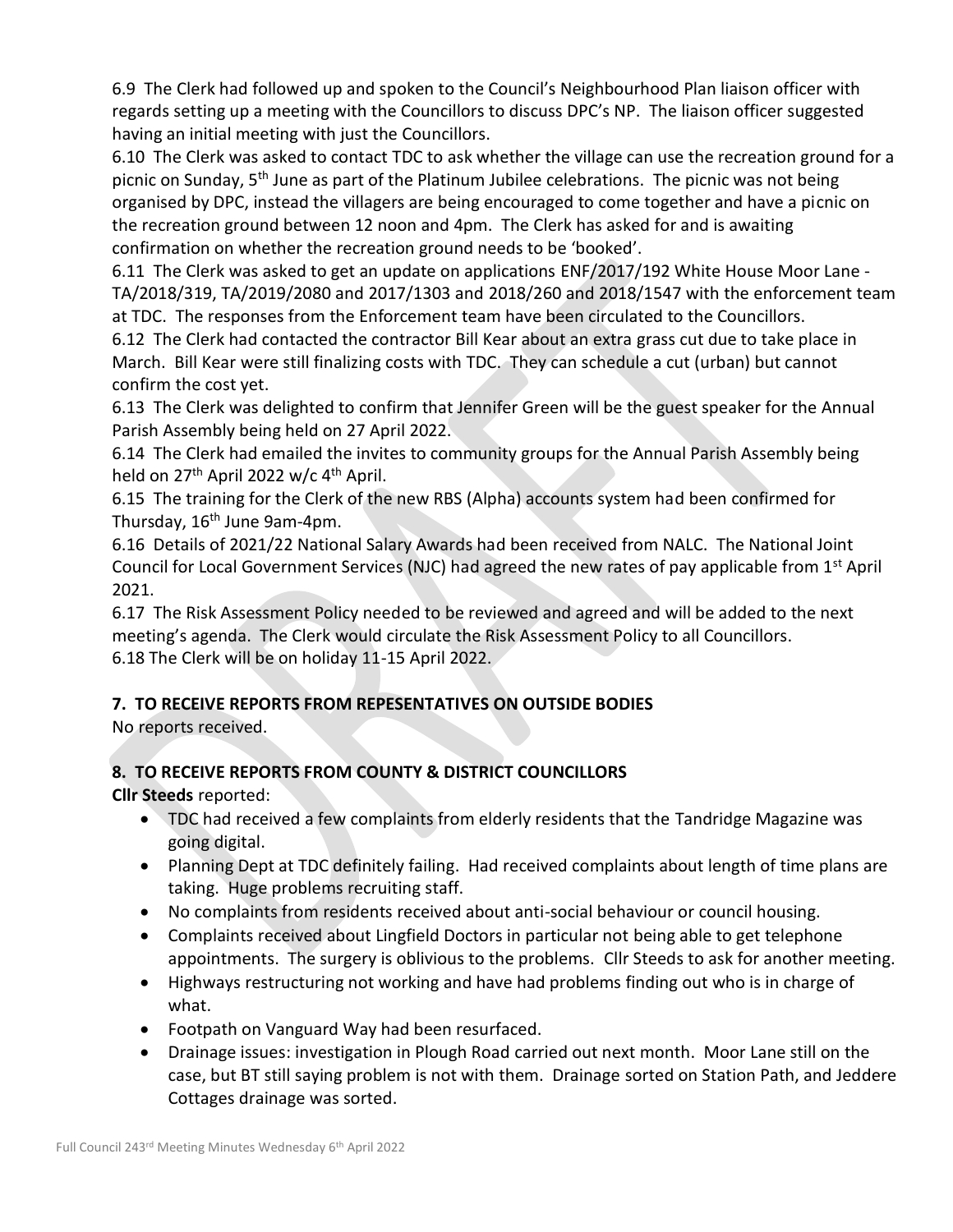• Clare Coutinho MP is dealing with the Ukrainian issues. Families due to arrive in Dormansland shortly.

**Cllr White** reported:

- Doctors surgery website was unfriendly told nothing they can do.
- West Street received a complaint rain cutting a little gully on left handside, rainwater not draining into drain.
- Surrey Highways received a letter with regards to HGV using Haxted Road. Road is not wide enough and the verges were breaking up. Letter advised 'No restrictions will be placed on road'. Parish or local councils cannot object to licences (HGV).
- The Clerk emailed Cllr White the speed survey results.

# **9. FINANCE AND ADMINISTRATION**

9.1 Members **APPROVED** the schedule of payments and received income and expenditure to 31.03.22 against budget and there was nothing of concern.

| <b>DATE</b> | CHQ/BACS    | <b>AMOUNT</b> | <b>PAYEE</b>           | PAYMENT DESCRIPTION                    |
|-------------|-------------|---------------|------------------------|----------------------------------------|
|             | /DD         |               |                        |                                        |
| 28/08/21    | <b>BACS</b> | £112.66       | <b>UBE Enterprises</b> | Licence fee for old website pro        |
|             |             |               |                        | rata                                   |
| 07/03/22    | <b>DD</b>   | £25.80        | O <sub>2</sub>         | Clerk's mobile                         |
| 07/03/22    | <b>BACS</b> | £240.00       | Farsight               | Internal Audit 21-22 Interim Audit     |
|             |             |               | Consulting             | (second)                               |
| 08/03/22    | <b>BACS</b> | £40           | Carnival               | Cost for double stall at the Carnival  |
|             |             |               | Committee              |                                        |
| 10/3/22     | <b>BACS</b> | £42.00        | Mulberry & Co          | L Thompson training                    |
| 25/03/22    | <b>BACS</b> | £135.80       | <b>HMRC</b>            | PAYE & NI for Month 12                 |
| 25/03/22    | <b>BACS</b> | £22.50        | L Thompson             | Clerk's expenses                       |
| 25/03/22    | <b>BACS</b> | £1078.40      | L Thompson             | Month 12 salary                        |
| 28/03/22    | <b>BACS</b> | £1855         | <b>Memorial Hall</b>   | Grant payment                          |
|             |             |               | <b>Trustees</b>        |                                        |
| 28/03/22    | <b>BACS</b> | £650          | Dormansland            | Grant payment                          |
|             |             |               | Carnival               |                                        |
|             |             |               | Committee              |                                        |
| 31/03/22    | <b>BACS</b> | £283.87       | <b>Surrey Pension</b>  | <b>Employers Pension Contribution</b>  |
|             |             |               | Fund                   |                                        |
| 01/04/22    | <b>BACS</b> | £1103.32      | Surrey ALC Ltd         | <b>SCAPTC &amp; NALC subscriptions</b> |
| 04/04/22    | DD          | £25.80        | O <sub>2</sub>         | Clerk's mobile                         |
| 25/03/22    | <b>BACS</b> | £50.00        | Rachel Walford         | Leaflet distribution                   |

9.2 Cllr Cornish was **APPOINTED** to undertake account reconciliation checks.

9.3 Councillors considered quotation for weed killing and **AGREED** to reconsider in September.

9.4 The second interim audit was received and no questions were raised.

9.5 Councillors **APPROVED** the salary increase for the Clerk as informed by NALC that the NJCLS has agreed new rates of pay applicable from 1st April 2021.

9.6 Councillors **APPROVED** cost of £7.10 +VAT and min. of £65 to replace and fit new glass pane in the BT box in Dormans Park.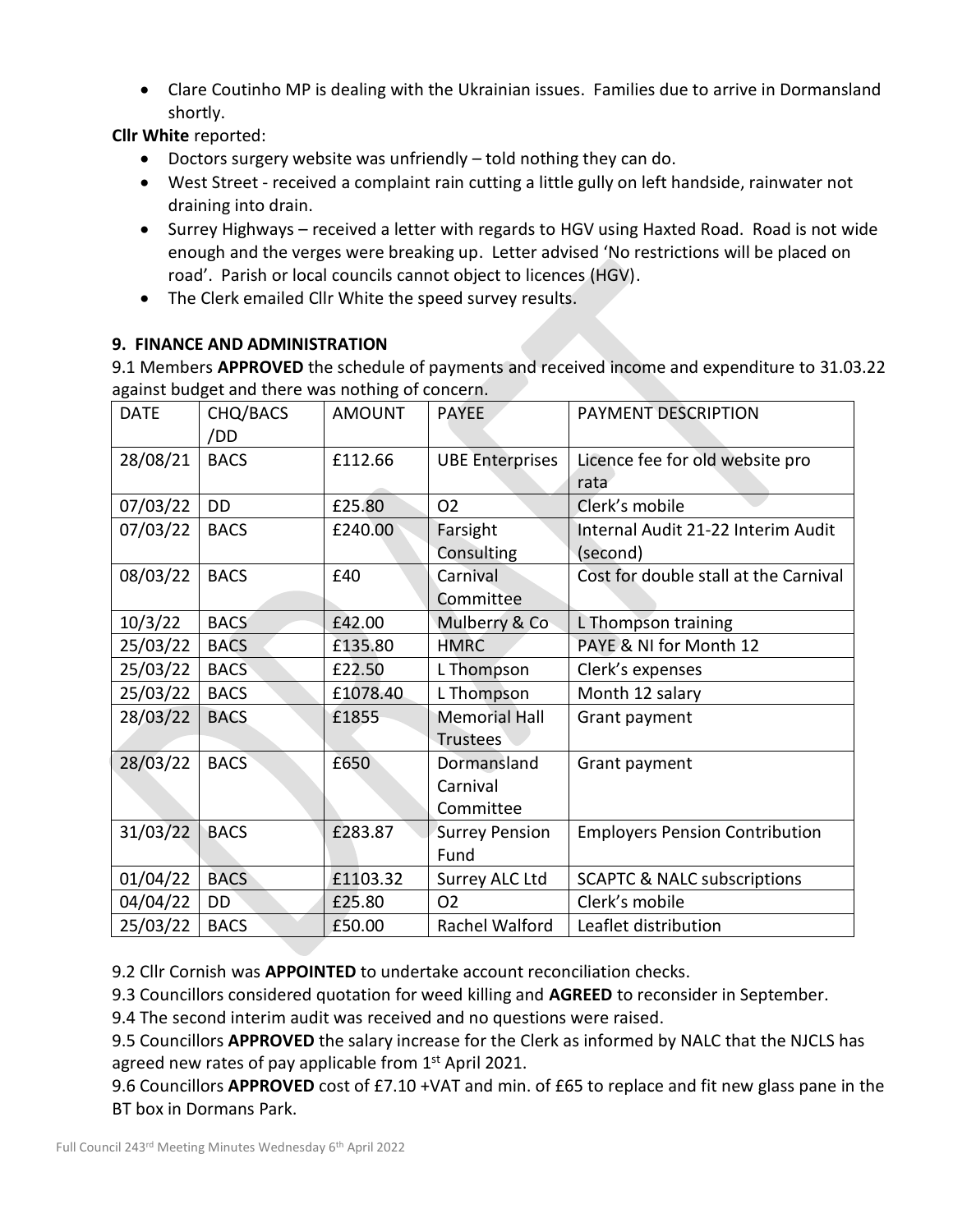9.7 Councillors **APPROVED** the cost of £425 for extra urban grass cutting to be carried out as soon as possible.

**Action: The Clerk to arrange grass cutting with contractors.**

### **10. DORMANSLAND MEMORIAL HALL**

10.1 Councillors discussed the Preservation Notice and **AGREED** to comply and retain all the data if required in the future.

**Action: The Clerk to respond to the Trustees to advise we had received the notice and noted the contents.**

10.2 Councillors **AGREED** to pass the two pieces of information, that had received permission from Mr Mills to be shared, to the Trustees.

#### **Action: The Clerk to pass the information to the Trustees.**

#### **11. VILLAGE CONSULTATION**

11.1 It was **AGREED** to carry forward to next meeting.

11.2 Councillors **APPROVED** the printing costs of £180 + VAT for the two documents for the consultation.

11.3 Councillors **APPROVED** to set aside £200 as a donation for the tea/coffee vouchers.

#### **12. ANNUAL PARISH ASSEMBLY**

12.1 Councillors **APPROVED** the cost of £58.17 for two banners.

12.2 It was **AGREED** that Cllr Bright and the Clerk would organise the refreshments to an expenditure of up £200 as per the Budget.

12.3 Councillors discussed and **APPROVED** the new format of the Annual Parish Assembly.

12.4 Members discussed the APA report and **AGREED** the deadline of 18/19th April to submit their reports to the Clerk.

#### **13. NALC**

13.1 The members discussed the request from NALC on issues specific to a small council with nothing to note.

# **14. GRANTS**

14.1 Members considered a £300 donation to St Catherine's Hospice and due to the high levels of uncommitted reserves the donation did not meet with the Grants and Donations Policy. It was **RESOLVED** not to approve the donation.

14.2 Members Lunch requested a £300 grant for purchase of a commercial dishwasher to free up time to spend with those that attend the club. It was **RESOLVED** to approve the grant.

14.3 YWI Dormansland requested a £250 grant to be used for 3 more Jubilee displays across the village and support the plans for both Remembrance and Christmas displays later in the year. It was **RESOLVED** to approve grant.

**Action: The Clerk to arrange payments.**

# **15. PLATINUM JUBILEE CELEBRATIONS**

15.1 No new recommendations were discussed.

15.2 It was **AGREED** Councillors would look at bricks with family names on in recreation ground prior to committing funds. Cllr Robinson agreed to take some photographs.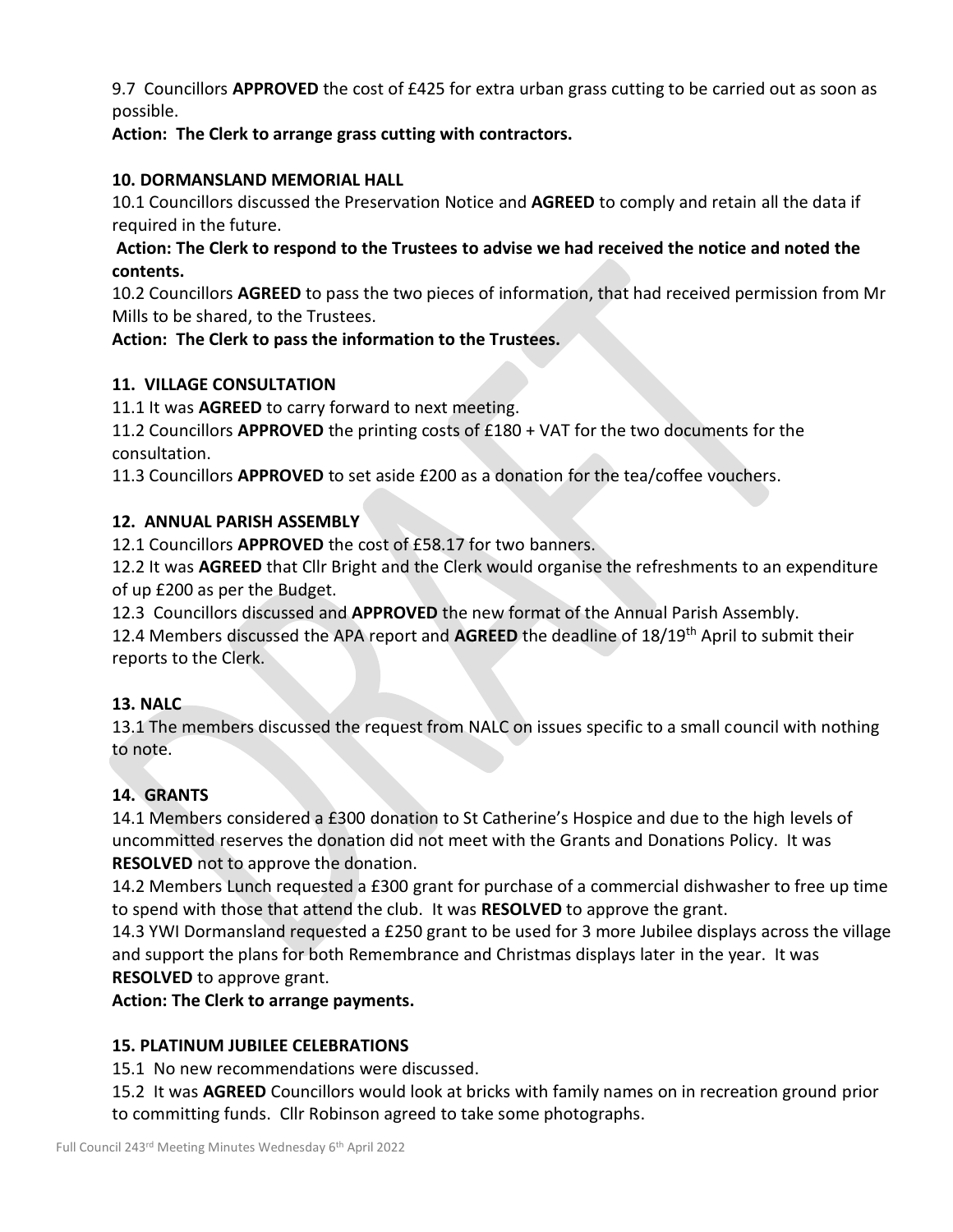15.3 Councillors discussed and **APPROVED** expenditure of £1000 in advance.

15.4 Councillors discussed the location of the 7 trees to be planted on Newhache Green and the proposals to improve and tidy up the Triangle (piece of green opposite the Memorial Hall) for the Jubilee celebrations. Councillors **AGREED** in principle a good idea and Cllr Robison to investigate and bring back ideas for the May meeting.

# **Action: Cllr Robinson to look at Newhache Green and the Triangle as to what improvements/infrastructure could be implemented.**

15.5 Cllr Roux was **APPOINTED** to the Jubilee Celebrations working group.

### **16. NEIGHBOURHOOD PLAN**

16.1 The Clerk advised the Councillors of a telephone conversation she had with the TDC Neighbourhood Plan Liaison Officer and the Councillors discussed and **AGREED** that the council only would meet with the TDC officer to gain a better understanding of the NP. **Action: The Clerk to arrange the meeting.**

#### **17. POLICIES AND PROCEDURES**

17.1 The members **APPROVED** the amendment of Section 4 of the Financial Regulations.

#### **18. GOVERNANCE**

18.1 The members **APPROVED** the Co-option advertisement and **AGREED** the date of 9th June 2022 for the applications presentations.

*Addendum: as a result of information that came to light after the meeting the date was changed to 8th June.*

#### **19. RESIGNATION**

19.1 The resignation of Cllr Christopher O'Loughlin on 2<sup>nd</sup> March 2022 was noted.

19.2 Cllr Bright advised all Councillors on 14 March that he would speak to Cllr Robinson to ask him to reconsider his intention to resign in May. Cllr Kaiser-Davies had indicated he also thought it would be in the best interest of the Council if Cllr Robinson stayed on. The Councillors discussed and it was **AGREED** that Cllr Roux wanted more time to reflect and Cllr Bright would email the Councillors with the reasoning for Cllr Robinson to reconsider his intention to resign.

# **20. INFORMATION FOR COUNCILLORS (for noting or inclusion on future agenda)**

20.1 To include Ukraine and Risk Assessment Policy for next meeting.

#### **21. DATE OF NEXT MEETINGS**

21.1 Annual Parish Assembly on Wednesday, 27<sup>th</sup> April at 7pm in the Parish Rooms. 22.2 Full Council Meeting on Wednesday, 4<sup>th</sup> May at 7pm in the Parish Rooms.

The meeting was concluded at 9.30pm.